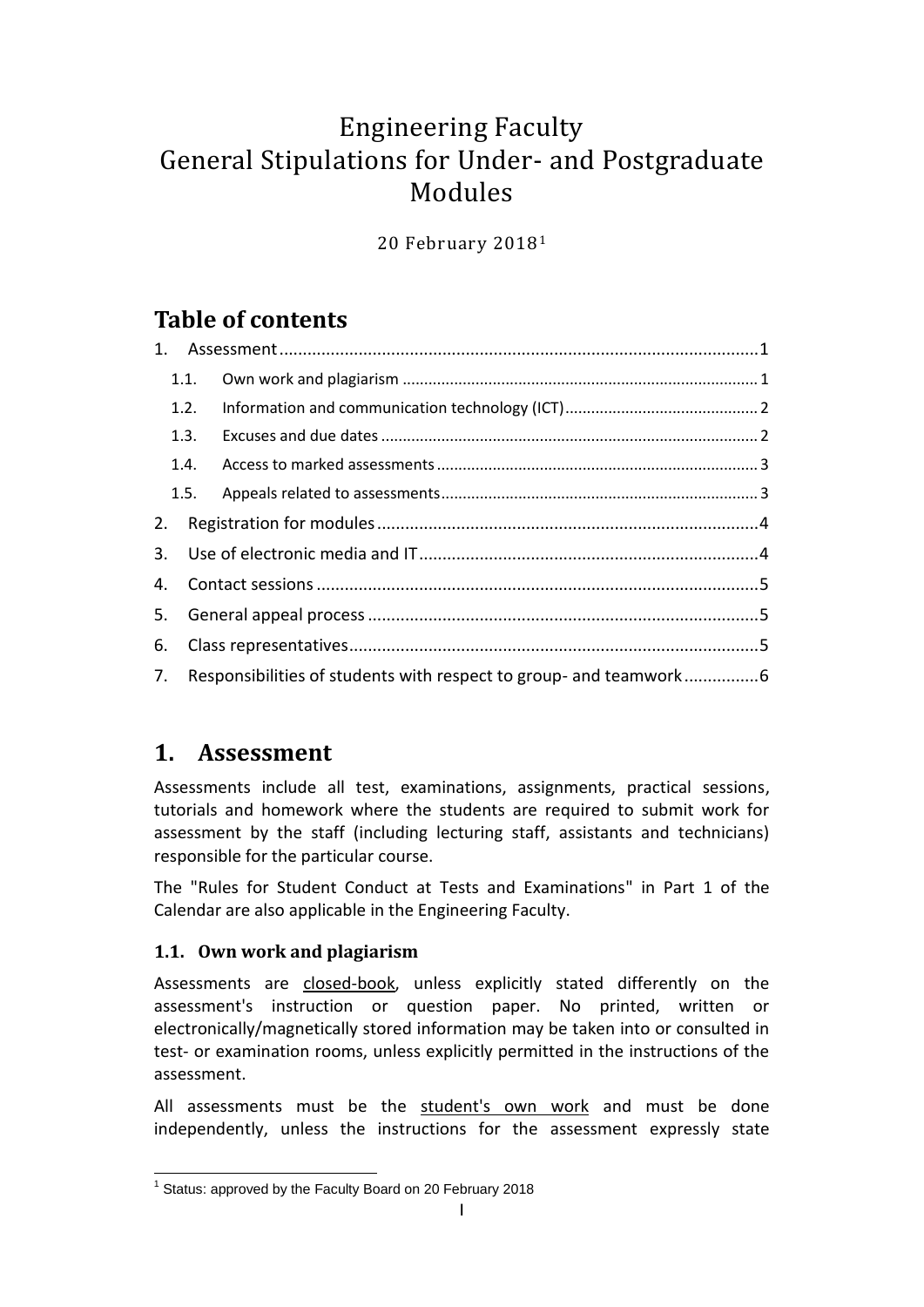differently. Work that was submitted for one assessment cannot also be submitted for other assessments (e.g. parts of a report submitted for one assessment cannot also be submitted for another assessment), unless expressly permitted in the instructions for the assessment.

Plagiarism will not be tolerated and will be treated in accordance the University's policy for the prevention and handling of plagiarism (explained in the Calendar Part 1). This policy defines plagiarism as the theft and use of the ideas, material and other intellectual property of others that are passed off as one's own. Plagiarism therefore includes presenting another student's work as your own, as well as to use information created by someone else without expressly and unambiguously acknowledging the source.

#### <span id="page-1-0"></span>**1.2. Information and communication technology (ICT)**

Only pocket calculators approved for by the Engineering Faculty for the first and second year students' test and examinations, i.e. the Sharp EL-W506, EL-506W and Casio FX 991, may be used during assessments, unless the instructions for the assessment explicitly gives permission to use other pocket calculators or computers.

Regarding cell phones, tablets, watches or similar devices that are capable of storing or communicating information: If students bring any such devices into an assessment venue, the devices, as well as all wristwatches (whether smart of otherwise), must be either: (a) left in the front of the venue, or (b) turned off and placed in a small non-transparent bag or envelope on the table in front of them.

During assessments students may not use or have with them any ICT devices (except as described above), irrespective of whether the devices are on or off, unless it was expressly allowed in the instructions for the assessment. Violations hereof will lead to disciplinary action.

#### <span id="page-1-1"></span>**1.3. Excuses and due dates**

An "acceptable excuse" for an assessment entails a letter of excuse from the Registrar or a valid medical certificate. Medical certificates must comply with all the requirements given in Part 1 of the Calendar in the section "Absence from classes and/or tests".

A copy of the medical certificate or Registrar's letter must be handed to the relevant lecturer within seven class, test-week or examination days (according to the University's Almanac) of the relevant assessment, and the original of the medical certificate or Registrar's letter must be shown to the lecturer when the copy is given to him/her.

A zero mark will be allocated to a student for any assignment that was missed without a valid excuse and the student has no claim to another opportunity to improve that mark.

A lecturer may refuse to mark assessments that are handed in late. In such cases a zero mark will be allocated, unless the relevant lecturer made a different arrangement known before the due time for the assignment.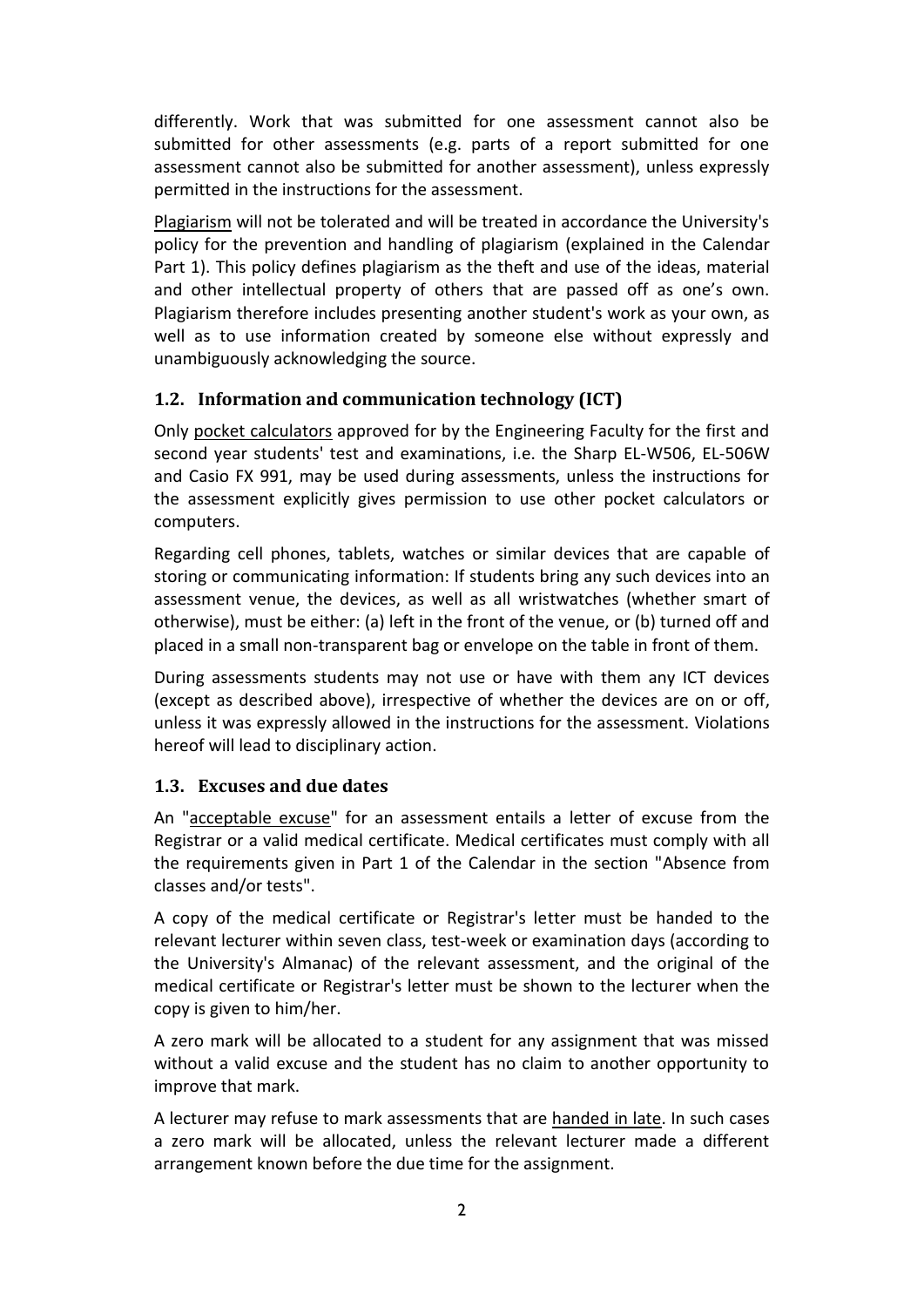A part of a student's class mark (for modules using the examination system) or semester mark (for modules using the Engineering Faculty's form of flexible assessment) may be compiled from assessments during lectures, tutorials and practical sessions. These assessments may be announced in advance or given without advance notice. A zero mark will be allocated to the student that misses such assessments without a valid excuse or a written exemption from the lecturer that teaches the module. Further, requirements stated in the relevant module framework may lead to a student being awarded an "Incomplete" code for the module.

#### <span id="page-2-0"></span>**1.4. Access to marked assessments**

Students will normally receive back the marked assessments for test week assessments and assessments during the semester when those marks are made known, unless the assessment is subject to external moderation or the papers should be retained for ECSA accreditation.

Students' access to the marked assessments for the assessment opportunities for flexible assessment conducted during the examination periods, i.e. Assessment 2 and Assessment 3, are handled as for first and second examination scripts, respectively (Sections 2 and 8.2.8 of the chapter Examinations of the Calendar Part 1). Key provisions are:

- Students may only see their marked scripts in the presence of the relevant lecturer(s).
- The discussion of the script(s) may only take place after the last day that has been set in the University's Almanac for the submission of final marks.
- The opportunity to discuss scripts with lecturers is not an opportunity for reassessment of the allocated examination mark.
- Students, who may write the second examination after having written the first examination, are permitted to discuss their first examination - note not the script - with the lecturers.

The lecturers may, regarding the last matter, limit discussions of the first examination to a specific time and room that have been announced to the students.

#### <span id="page-2-1"></span>**1.5. Appeals related to assessments**

The procedure to appeal against a peer-assessment in group work is given in the Faculty's Assessment rules. Part 1 of the Calendar gives the procedure to appeal against examination results.

For assessments during the semester, only appeals about marking of assessments and recording of marks on marks list that are lodged with the relevant lecturer within seven days after the marked assignments or marks lists are made available to students, will be considered. The onus is on the student to inform the relevant lecture, within the seven day period, when his/her marks on the marks lists do not correspond to the marks on his/her marked assessments.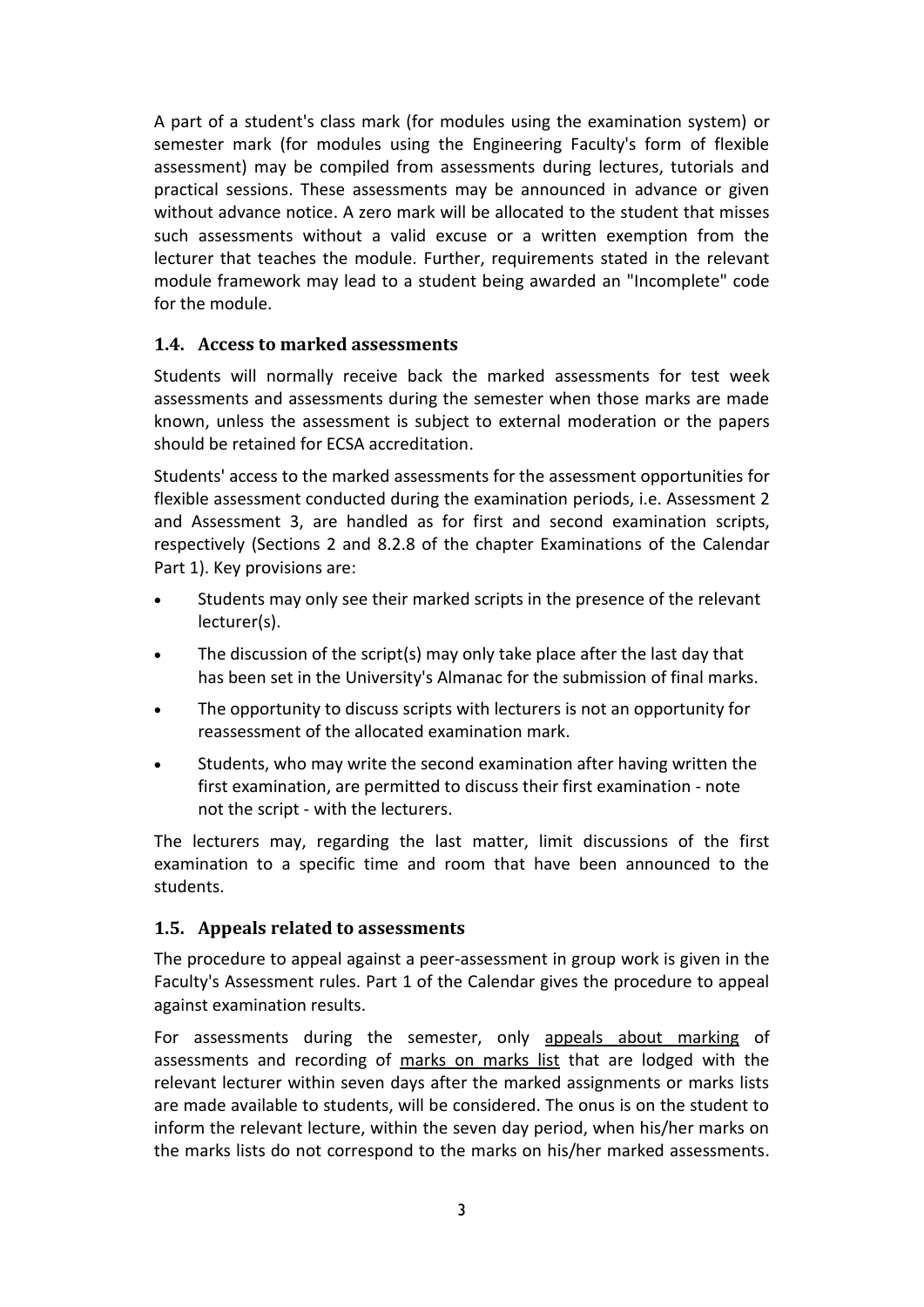If a student does not accept the lecturer's response in the appeal process, the student can follow the general appeal process given below.

Appeals regarding assessments during the examination periods are handled in accordance with the instructions given in the relevant section of Part 1 of the Calendar. For example, the second and third main assessments in flexible assessment are handled according to Sections 8.5.10 in the 2014 version of Part 1 of the Calendar. Enquiries made directly to lectures about marks and requests for reconsidering cases close to thresholds, will not be answered.

## <span id="page-3-0"></span>**2. Registration for modules**

Unless a written exemption is granted as set out below, a student may only register for a module if he/she

- Meets the module's prerequisites, as stated in the Calendar Part 11; and
- Can attend all the module's assessment opportunities (including tests and examinations); and
- Can attend all the module's contact sessions (including lectures, tutorials and practical sessions).

Exemption from a prerequisite for a module may only be granted by the chairperson of the student's programme's home department or his/her delegate (in consultation with the module's home department's chairperson).

A lecturer for the module responsible for a module may grant a student exemption from:

- Contact sessions.
- Assessments other than main assessments, where main assessments include test week tests, examinations and the three main assessments of flexible assessments.

If a student requires an exemption mentioned above, he/she must apply for the exemption before the end of the first week of the semester's lectures. If an exemption is granted, then the student must retain a written proof (usually the faculty's "pink form"), or a copy thereof, until the module's final marks have been finalised.

### <span id="page-3-1"></span>**3. Use of electronic media and IT**

No audio, video or photographic recordings may be made by a student during a lecture, tutorial or practical unless the lecture(s) that lead(s) the contact session gave express permission in advance.

The onus is on students who want to use e-books, instead of printed textbooks, to first confirm with the lecturers of the module that there will be no assessment opportunities where only the printed textbooks will be allowed.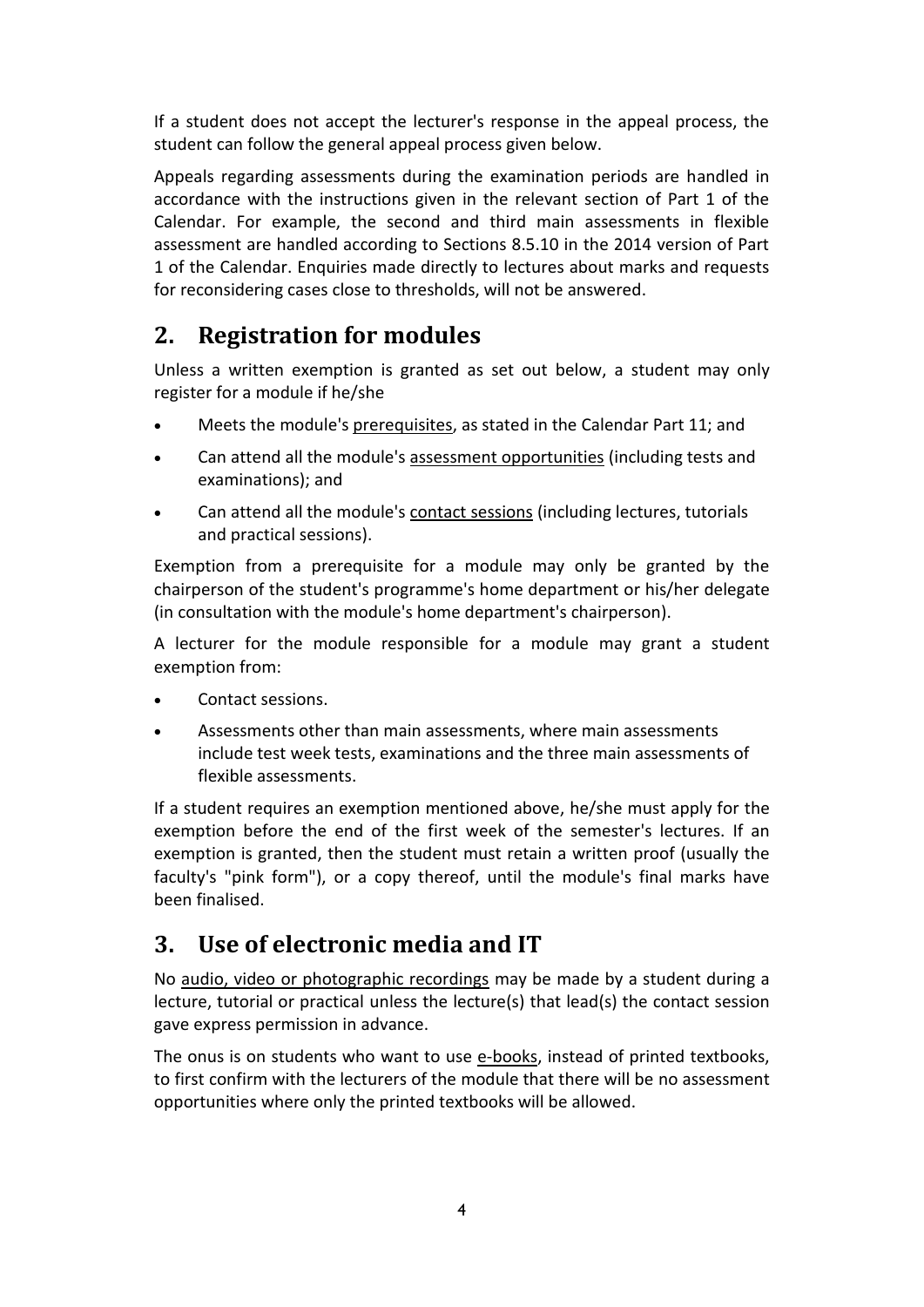### <span id="page-4-0"></span>**4. Contact sessions**

Attendance of all lectures, tutorials and practical sessions are compulsory for all students, unless an explicit exception is made by the lecturer (see Section 2).

Students who disrupt contact sessions or hinder other students or staff during contact sessions may be instructed by the relevant lecturer to leave the contact session.

Food or drink (except unsweetened, unflavoured water) may not be taken to contact sessions.

### <span id="page-4-1"></span>**5. General appeal process**

The procedure for appeals related to assessments is given in the section on assessment above. The normal appeal process in the Engineering Faculty for any other matters relating to a module is explained here.

If a student believes that he/she has not been treated fairly in a module, the student personally must approach the following persons in the order given, until the matter is satisfactorily resolved:

- (a) one of the lecturers presenting the module;
- (b) the module's home department's chairman;
- (c) the Vice-dean: Teaching or the Dean of the Faculty offering the module;
- (d) the Vice-dean: Teaching or the Dean of the Engineering Faculty, if the module is not offered by the Engineering Faculty.

After a student has completed steps (a) to (d) above and is still of the opinion that the matter has still not been satisfactorily resolved, the student may approach the Ombudsman as the final level of appeal.

### <span id="page-4-2"></span>**6. Class representatives**

Each class group chooses at least one class representative. The class representatives are encouraged to discuss any problems or suggestions at any time with the lecturer involved or the departmental chairperson. Other students are encouraged to keep their class representatives informed of any problems that they want to bring to the attention of the Faculty's management.

The Dean meets usually once a semester with the class representatives of the first years, while the chairperson of each programme's home department meets once a semester with the class representatives of the programme's second, third and final year students. The class representatives further has access through the Engineering Student Council to other avenues of appeal through the student structures (such as the Academic Affairs Council).

If a student is unsure who his/her class representative is, he/she can enquire at the reception of the programme's home department.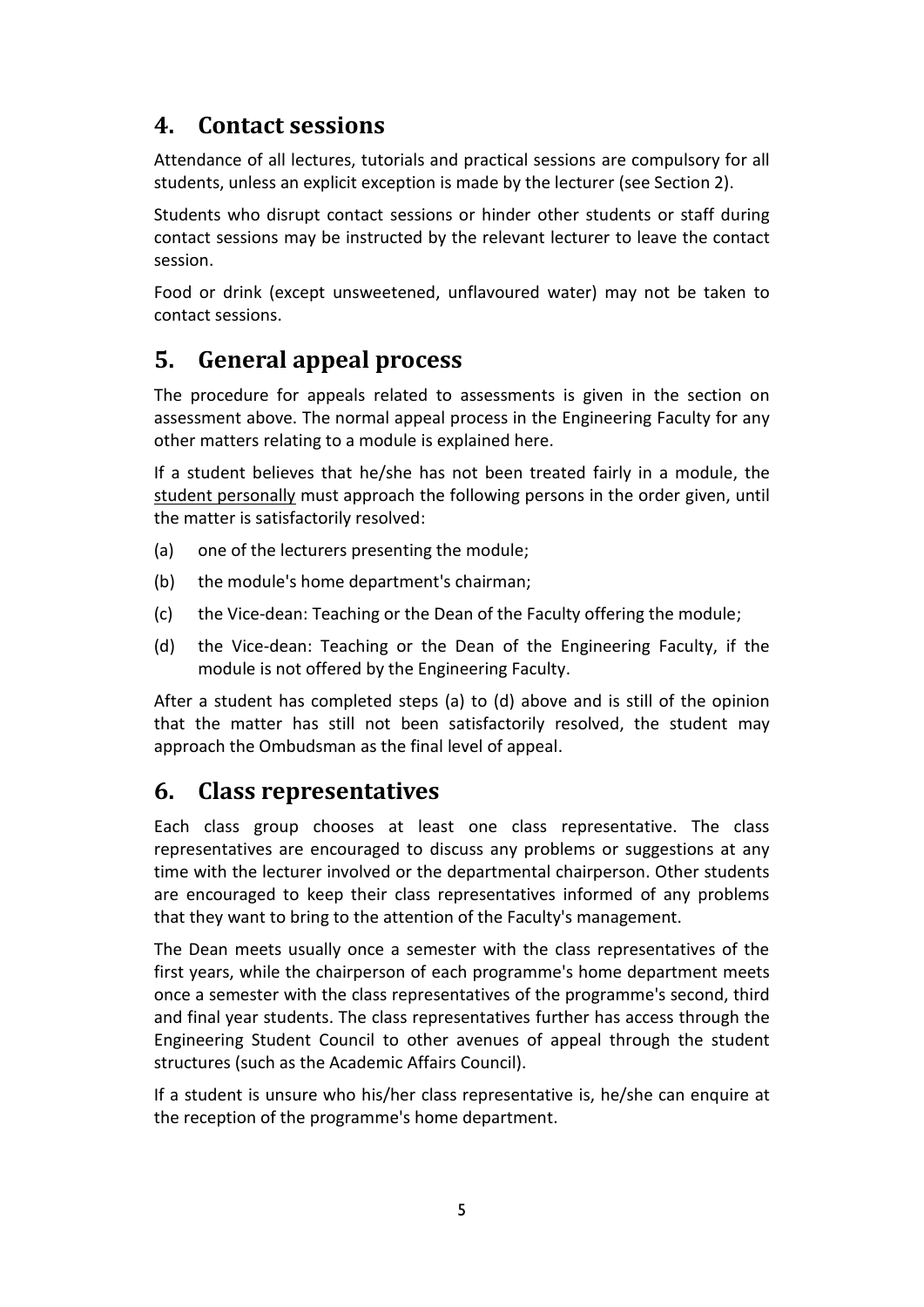### <span id="page-5-0"></span>**7. Responsibilities of students with respect to groupand teamwork**

Every student who works in a team is co-responsible for the following:

- Each team member must, to the best of his / her ability, contribute to the completion of the team's assignment, maintain good interpersonal relationships within the team and encouraging effective teamwork. Team members should also note that, as stated in the Faculty's Assessment Rules, a team member can be withdrawn by the lecturer from a team if he/she does not reasonably contribute to the team's work and functioning.
- Each team member must, at any time that the student feels that the group is not functioning satisfactorily, bring it to the relevant lecturer's attention (a student who fails to proactively take action in this regard, exposes himself/herself to be complicit to poor team behaviour).
- Teams must meet weekly for the duration of the project at a time and place that is acceptable to all team members, unless all group members agree otherwise. If the team cannot reach consensus in this regard, the lecturer must be approached as mediator.
- Minutes must be kept for each team meeting. The minutes must include at least the following:
	- $\geq$  Date, time and place of the meeting;
	- $\triangleright$  Persons present and those who submitted apologies;
	- $\triangleright$  A decision on the approval of the previous meeting's minutes, noting changes made prior to approval;
	- $\triangleright$  Reporting of work completed since last meeting, with explicit mention of each team member's contribution;
	- $\triangleright$  Description of work still to be completed, with explicit indication of what each team member's responsibilities are for each task and the target completion date;
	- $\triangleright$  The date, time and place of the next meeting.
- A copy of the minutes must be made available to each member of the team as soon as practicable after the meeting (for example by placing on a shared disk space). At the next meeting, all team members must indicate by way of their signature that the minutes correctly reflect the meeting's decisions.
- The minutes must be submitted at the end of the project, with the final submission of the assessment products, as prescribed in the assignment.
- Since all team members are jointly responsible for meeting the team's submission due dates (that is, one team member's negligence or crises will not be accepted as excuse), each team member must take all reasonable steps to ensure that the due dates are met.